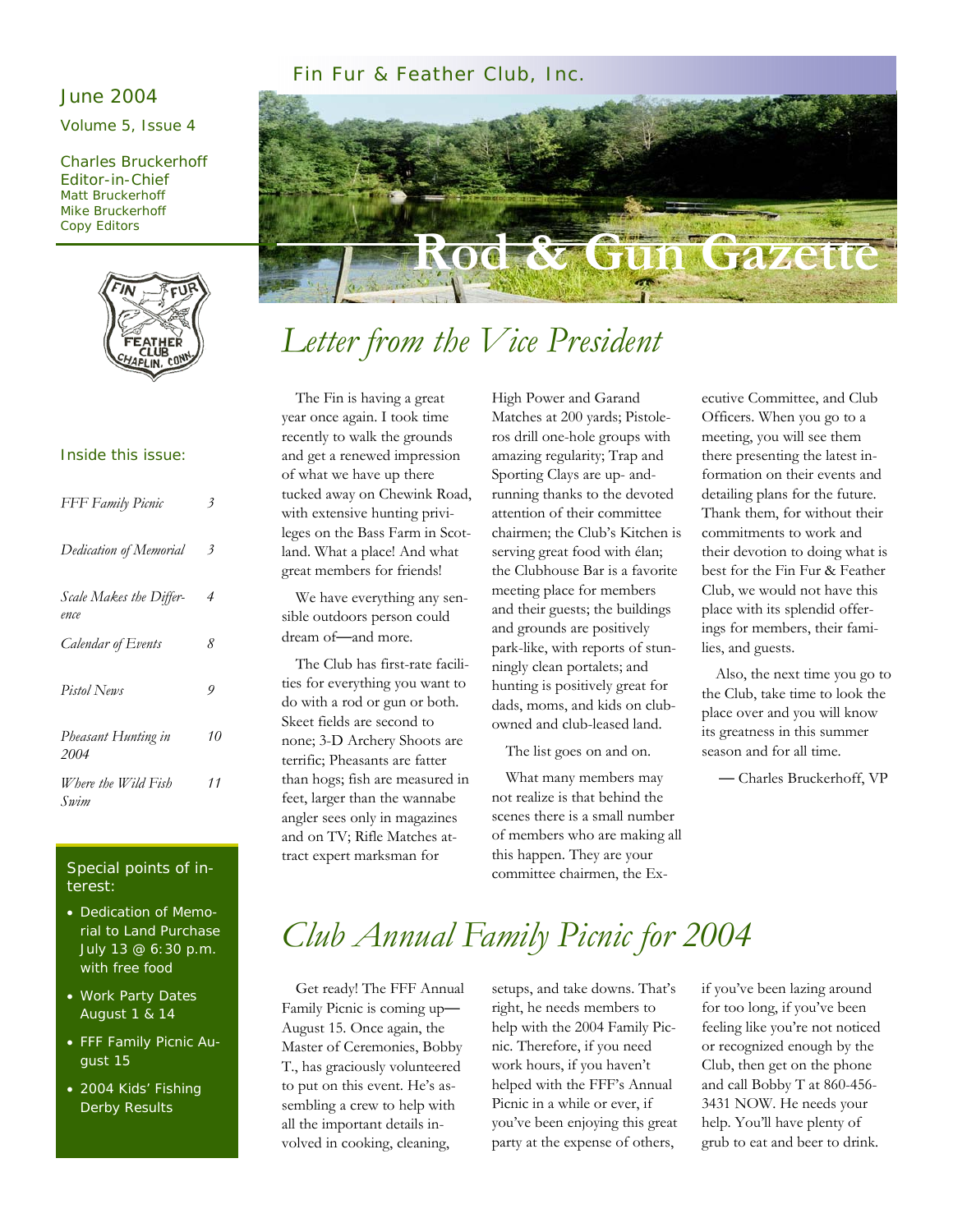# *Club-Wide Work Party Dates*

#### **August 1 (Sunday); 8:00 a.m. to 3:00 p.m.**

Purpose: to clean up all areas of club property, with a special focus on repainting 5 skeet houses.

Notice: All club facilities will be closed, until work time is ended.

Bring: brush cutting equipment, work gloves, painting equipment.

Hot dogs, hamburgers, soft drinks, & beer provided at end of work period.

#### **August 14 (Saturday); 8:00 a.m. to noon**

Purposes: to prepare for picnic and serves as rain date for August 1 work party date. Notice: All club facilities will be closed, until work time is ended. Bring brush cutting equipment, work gloves, painting equipment (if used for rain date) Hot dogs, hamburgers, soft drinks, & beer provided at end of work period.

Call Ron Mott @ 860-450-0724 or Joe Pirolo @ 860-742-5003 BE THERE; GET YOUR WORK HOURS IN FOR 2004; AND HAVE GREAT TIME!!!





*Bring in a new member and sit back to enjoy the year at the club. Your work hours are done.* 



**Make plans to be at the Club on these dates to clean up the place. This call to work applies to EVERY facility and committee.**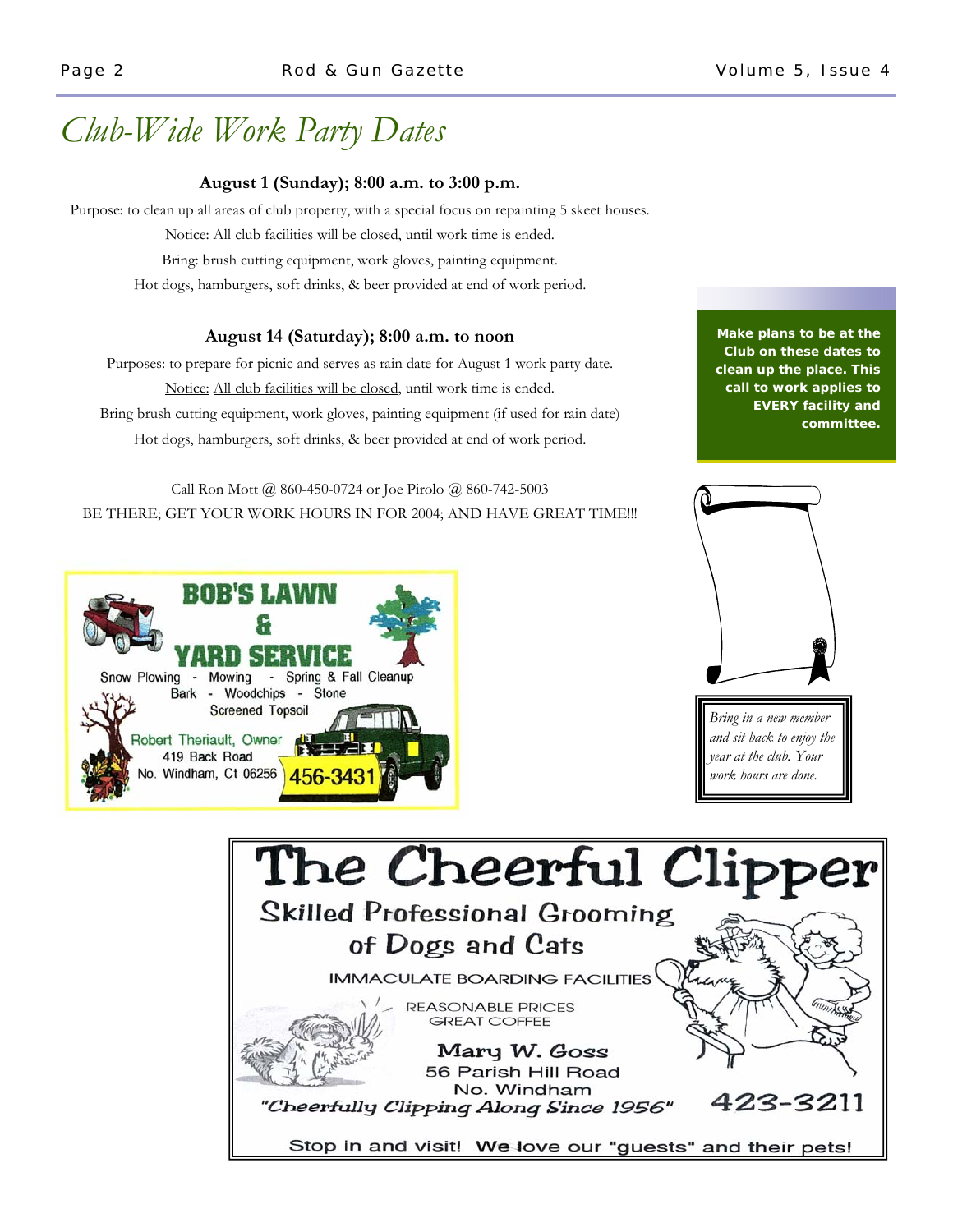# *2004 FFF Family Picnic*

Scheduled for: **August 15 from noon until 6:00 p.m.**  Nobody misses the FFF Family Picnic! It's a truly great time for all our members: men, women, and children.

Fees:

Kids ages 0 to 11—enter free. Kids ages 12 to 17—\$4.00 Adults 18 and older—\$8.00

There will be games, music, and dancing. Menu for the day includes the following:

- —Hamburgers —Steamers
- —Hotdogs —Cherry Stone Clams
- —Kielbasa —Clam Chowder

—Watermelon —Soda

- 
- —Beer

The 2004 FFF Family Picnic promises a fun time event for all. Mark your calendar. Make plans to attend now.

Also, help is needed. Get your work hours in and have fun doing it with Bobby T.

So call **Bob Theriault at 860-456-3431** or leave a message expressing your interest in helping out at the clubhouse bar. See you there.

# *Dedication of the Memorial for Land Purchase*

 At the July 13th meeting at 6:30 p.m. our Club will recognize five members who donated \$1,000 each toward the purchase of 26 acres of land. These members are: Peter Rich (who started the effort), Robert Choinski, Quentin Grant, Charles W. Hill, Jr., and Gary C. Moore.

 The rest of our Regular Members have paid \$300 in a lump-sum payment or are paying off the balance of \$400 in monthly installments; and Associate Members are paying off \$200 in monthly installments.

 As of this date, we have paid in more than \$137,413, which

includes an extra \$10,000 payment toward the principle in March of this year.

 Before the July 13th meeting, the attending members will eat hot dogs and hamburgers, while the \$1,000 donors will eat steak, done to their preferences, free of charge. The celebrations begin at 6:30 p.m. Don't forget! Be there!

 We should all be very proud of this achievement of adding another 26 acres to open space in the Town of Chaplin.

—John Postemski

Executive Committee





*The member who will make the 2004 Family Picnic Rock: Bobby Theriault.* 

**The Club's Fly Pond was captured recently by Thomas O'Neill, when he was on leave from Pheasant Duties. Great shot Tom!**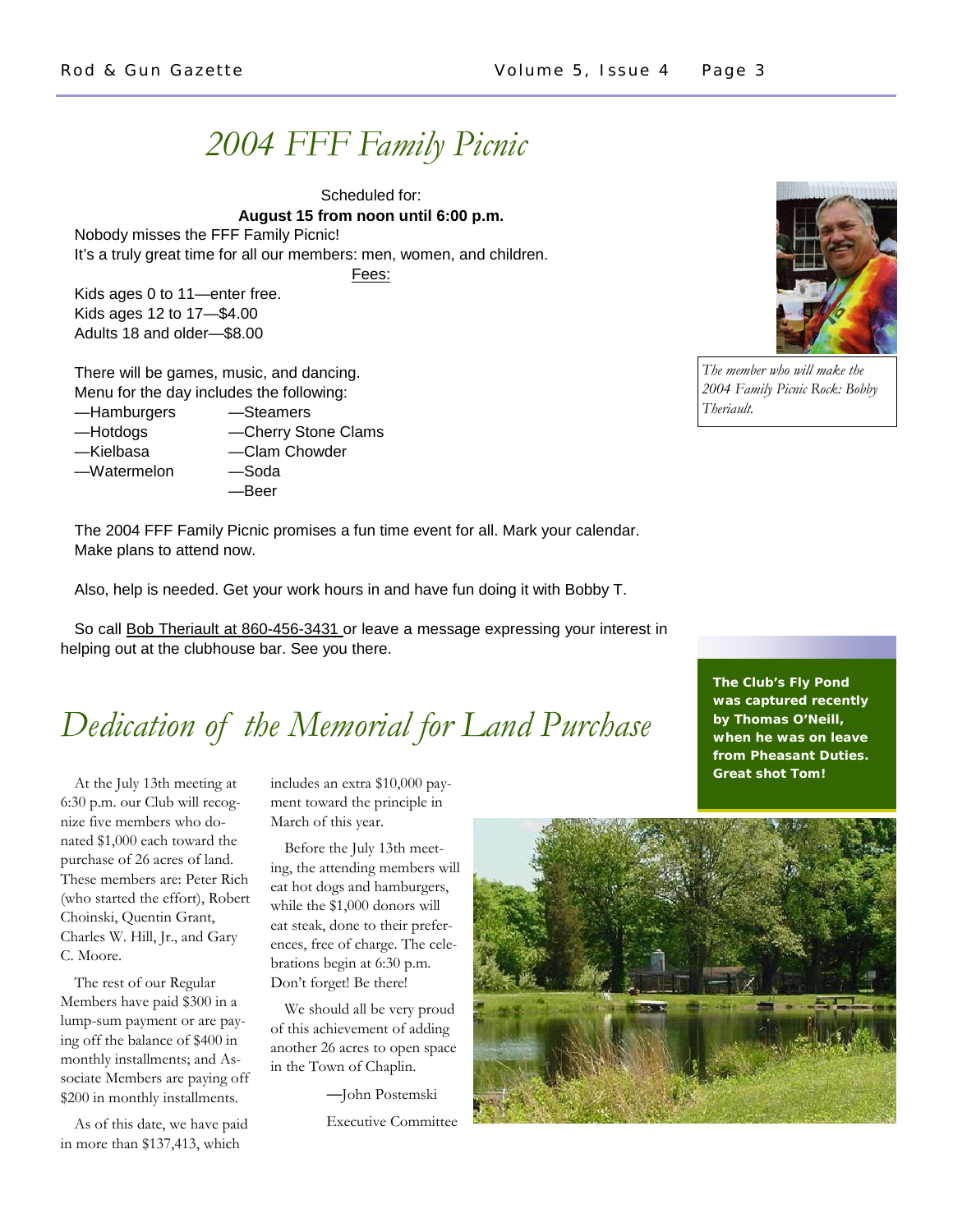## *Scale Makes the Difference*

 Shooting black powder competitively in the N-SSA is a learning experience every step of the way; and as anyone who engages in the sport will tell you, every day can make a difference. Skirmishers will come off the line and remark about the elements that produced a particularly disgusting score on a paper target, or the number of hits it took to finally smack one clay bird down range at 50 or 100 yards. Excuses for bad results include it's too: sunny, cloudy, humid, dry, cold, hot, windy, calm, and so forth. A late night spent carousing the willing-and-able and guzzling booze in some bar can also affect one's shooting performance, although sometimes the boys and girls who get it on and get soused have the most spectacular scores. Go figure.

 Recently, one of the guys at the 2004 spring N-SSA national skirmish mentioned that he had purchased a nifty digital scale and was weighing the bullets he molded—once they had cooled. The process was a snap, he said. Zero the scale, set the bullet on the platform, and presto you see the weight in the digital readout. He discovered a number of things that were interesting; one was that the temperature of the melted lead upon pouring made a difference in the weight of his cooled bullets after molding. That caught my attention, for if there is anything true in shooting, including black powder, every little thing can make a difference, especially if that little thing, like actual bullet weight, is significantly different from expected weight.

 That story about weighing your handmade molded bullets on a digital scale was enough to convince me that the old technology I relied on for measuring components when reloading was probably not cutting it. My equipment was a RCBS 10-10 Scale, made by the Ohaus Scale Corporation. It has served its purpose well, but the 10-10 mechanical scale is definitely not fast, not very versatile, and is easily bumped and tipped, which makes the aluminum scale pan wrangle and dangle seemingly forever until a good reading is achieved. Then, to determine the weight you have to have your eyes on the exact same level as the scale line, which can mean practically lying on the floor.

 Enter the *Lyman Electronic Precision Scale, Model LE-1200*. It comes equipped for either AC (with adapter) or DC (9 volt battery) power. Push buttons activate all functions in the blink of an eye. Calibrate? No problem. Zero? Easy, dude. Weigh in grains or grams? A snap. Turn it on/off? Presto. There's a big liquid crystal display screen tilted for the folks who are visually challenged. Exact? Down to 0.1 grain. Sensitive? You bet, so that atmospheric conditions such as temperature and humidity can affect scale readings.

 When you finish this article, you might want to go out and buy a digital scale and take your old mechanical to the flea market or the trash can. The Lyman LE 1200 was my choice, but there are plenty of others to choose from with functions and prices to suit your personal budget.

 The first thing I did with the new scale after going through the calibration and zero procedures, was conduct a test of hand-molded bullets for black powder skirmishing. Then, for comparison I also conducted the same test on manufactured bullets for modern rifles, namely the AR-15 and .243 Winchester. The basic research question was: How close to the expected weight is the actual weight of these bullets? The results have implications for reloading no matter whether for smokeless powder applications or black powder.

#### Method

 For all tests I used "convenience samples" of 20 bullets of each different kind from batches of black powder bullets I molded and also modern bullets purchased from manufacturers. (Statistically correct random sampling entails far too much control for a simple experiment.) A convenience sample is drawn by simply picking bullets out of a reasonably good collection until a complete set is obtained (in this case 20, but the number chosen could be more or less), without regard for selecting any of them. Each bullet in the set of 20 was then weighed individually, making sure that the zero was always maintained, and giving sufficient time for the scale to read the bullet—which sometimes took several seconds for stabilizing. That weight was then recorded in a Microsoft Excel document for each type of bullet. Descriptive statistics were then applied using Excel applications.

(continued on page 5)

**"The old technology I relied on for measurement of components when reloading was probably not cutting it."**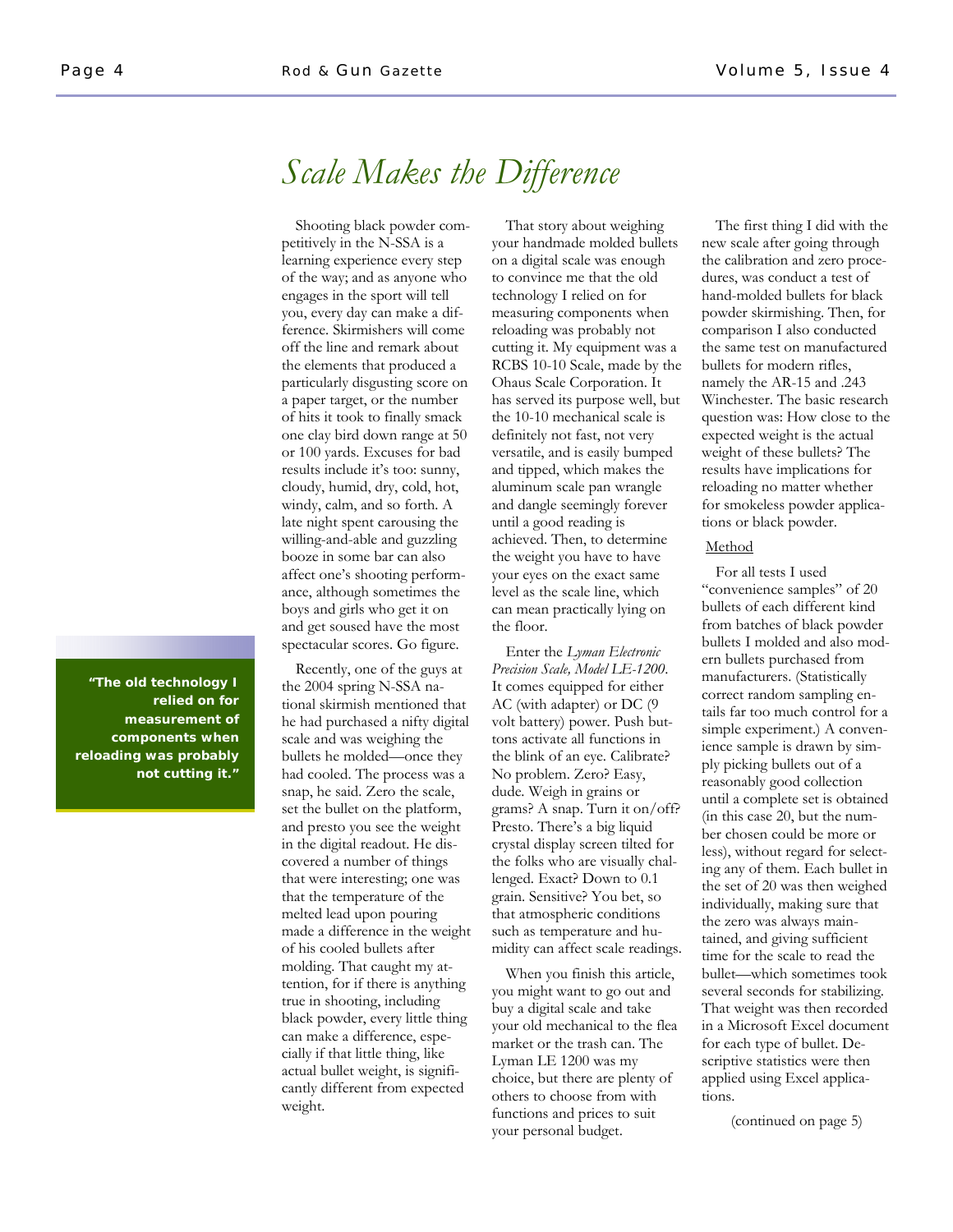## *Scale Makes the Difference (continued from page 4)*

Results for the Colt Musket Bullet

 For musket skirmishing, enter the reproduction Colt 3 bander, Signature Series. The mold is made by RCBS-Hogdon to a .580 diameter. The manufacturer does not list an expected weight for the molded bullet.

 Statistics for the 20 selected musket bullets are as follows.

| Measurement               | Grains |
|---------------------------|--------|
| Average weight:           | 401.9  |
| Maximum weight:           | 404.8  |
| Minimum weight:           | 399.3  |
| Variance:                 | 1.89   |
| Standard deviation: 1.375 |        |

 For this experiment, the observed average weight (402 grains) will be used for the expected weight.

 Figure 1 makes it easy to see the variation in bullet weights across the 20 selected samples. If the standard for accepting bullet weights is plus or minus 2 grains, then bullet number 5 would be rejected because it is too heavy (404.8 grains) and sample bullets numbered 13 (399.9) and 17 (399.3) would also be thrown back into the melting pot for being too light. However, a live fire should be conducted to make the final determination on strict use of the plus or minus 2 grains standard for bullet acceptance.

#### Results for the Smith Carbine bullet

 The choice of firearm for carbine shooting is a reproduction Smith. The bullet mold was made by Rapine at .515 diameter with the expected weight of 365 grains.



 Statistics for the 20 selected carbine bullets are as follows.

| Measurement         | Grains   |
|---------------------|----------|
| Average weight:     | 366.78   |
| Maximum weight:     | 369.5    |
| Minimum weight:     | 359.8    |
| Variance:           | 8.775368 |
| Standard deviation: | 2.962325 |

 What the scale makes starkly evident is that the bullet molding process for the Smith gave significantly different results across the 20 sample bullets. An observed variance of 8.775368 grains is a huge spread, marking the difference from the maximum bullet weight of 369.5 to the minimum weight of 359.8. The standard deviation from the average bullet weight is a whopping 2.962325, almost 3 grains of difference from the average can be expected on the measurement of any bullet.

 Using 365 grains as the expected bullet weight and the acceptance standard of plus or minus 2 grains variation, bullets numbered 2 (364.8), 6 (362.1), 16 (362.1), 17 (361.9), and 18 (3549.8) should be thrown back into the melting pot, which is a 40 percent rejection rate! However, by reloading with the remaining 15 bullets, all of which fall within the acceptance standard, there will very likely be much better down range performance, regardless of any complaints about humidity, temperature, wind, and so forth.

 These statistics for the Smith carbine bullets offer one very good explanation for why I have had so much difficulty getting consistently tightgrouped hits down range on the paper targets. They also argue strongly for using the digital scale—it gives fast and accurate results.

(continued on page 7)

**"What the scale makes starkly evident is that the bullet molding process for the Smith gave significantly different results across the 20 sample bullets."** 

**Figure 2 Bullet Weight: Rapine Smith Carbine** 354 356 <u>360</u><br>358 362 364 366 370<br>368 372 374 1 3 5 7 9 11 13 15 17 19 **Samples Weights**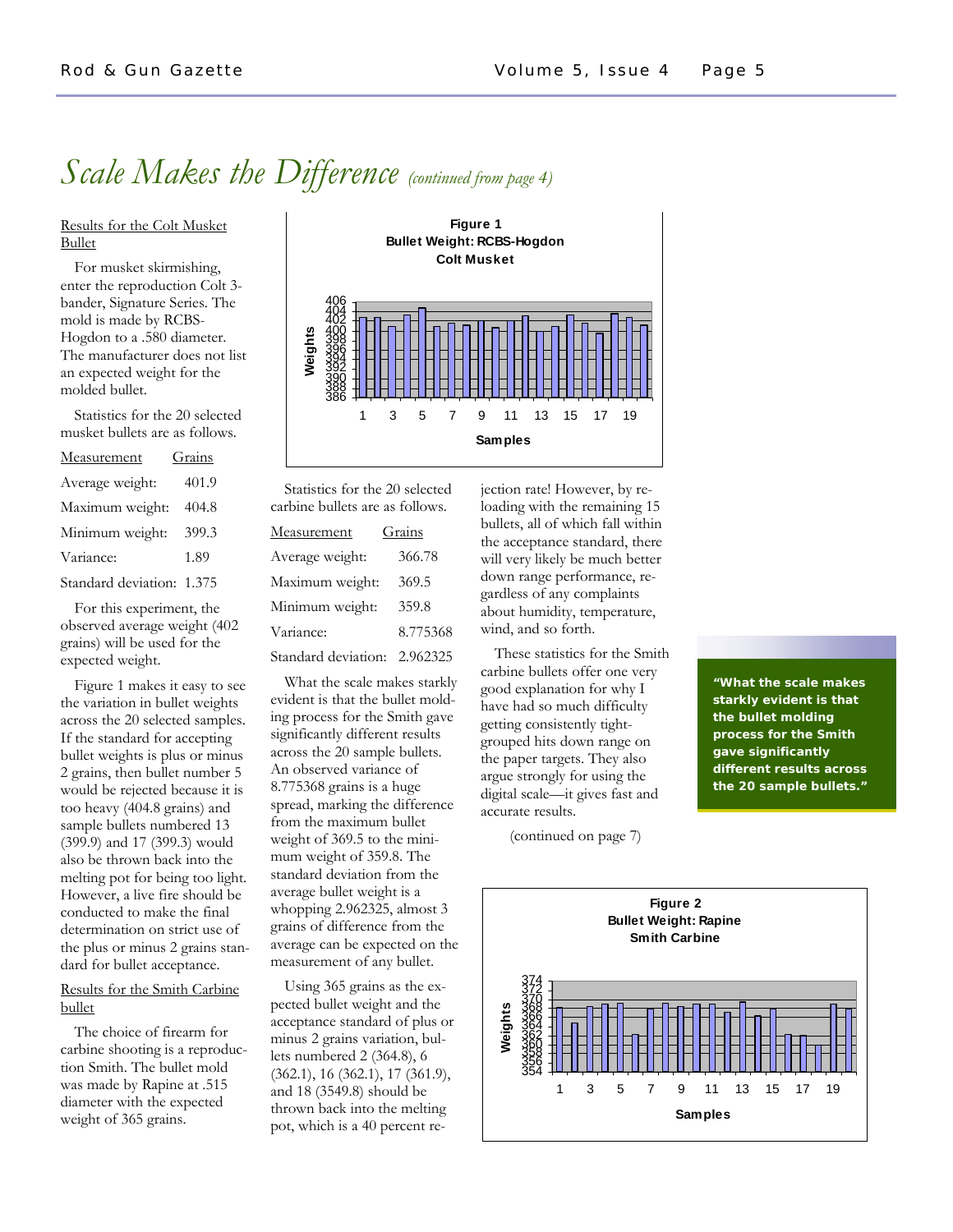

## "The Quiet Corner's Wine Headquarters"

**Show your appreciation to our sponsors. When you see the owners, tell them you saw their ad in the R&GG. Spend your money wisely, too. Buy from our advertisers.** 

# **Don's Gun Repair**

### **Licensed & Insured Gunsmith**

REPAIRS \* CLEANING \* HOT BLUE CHAMBERING & BARREL WORK \* GUN FITTING CUSTOM FIREARMS WEDNESDAY 6 P.M. TO 8 P.M. MON., TUES., THRUS. AND FRI., EVENINGS BY APPT. 127 VALINSKY ROAD DON R. O'NEIL

LEBANON, CT 06249 860-642-6805

## Foresight

## **Charles Bruckerhoff**

Connecticut Firearms Safety Instructor —NRA Certified in Pistol Shooting—

Offering classes for State Pistol Carry Permits

237 Singleton Road, Chaplin, CT 06235

Voice: 860-455-1229 Fax: 860-455-0011

email: charles@creus.com

#### COMPUTOR AIDED **DESIGN &** DRAFTING **SADLAK INNOVATIVE DESIGN, CO.** stablished 1989, Holder of Two Patents **MICHAEL W. SADLAK** Product Design Owner Robotic Systems P.O. Box 207 Assembly Automation Jig & Fixture Design Coventry, CT 06238 Machine Shop & Plastic Fab.

#### **Edwin R. Muenzner**

#### *Certified Public Accountant*

Tax, Accounting & Consulting Services for Individuals & Corporations Norwich, Connecticut 06360 860-886-1040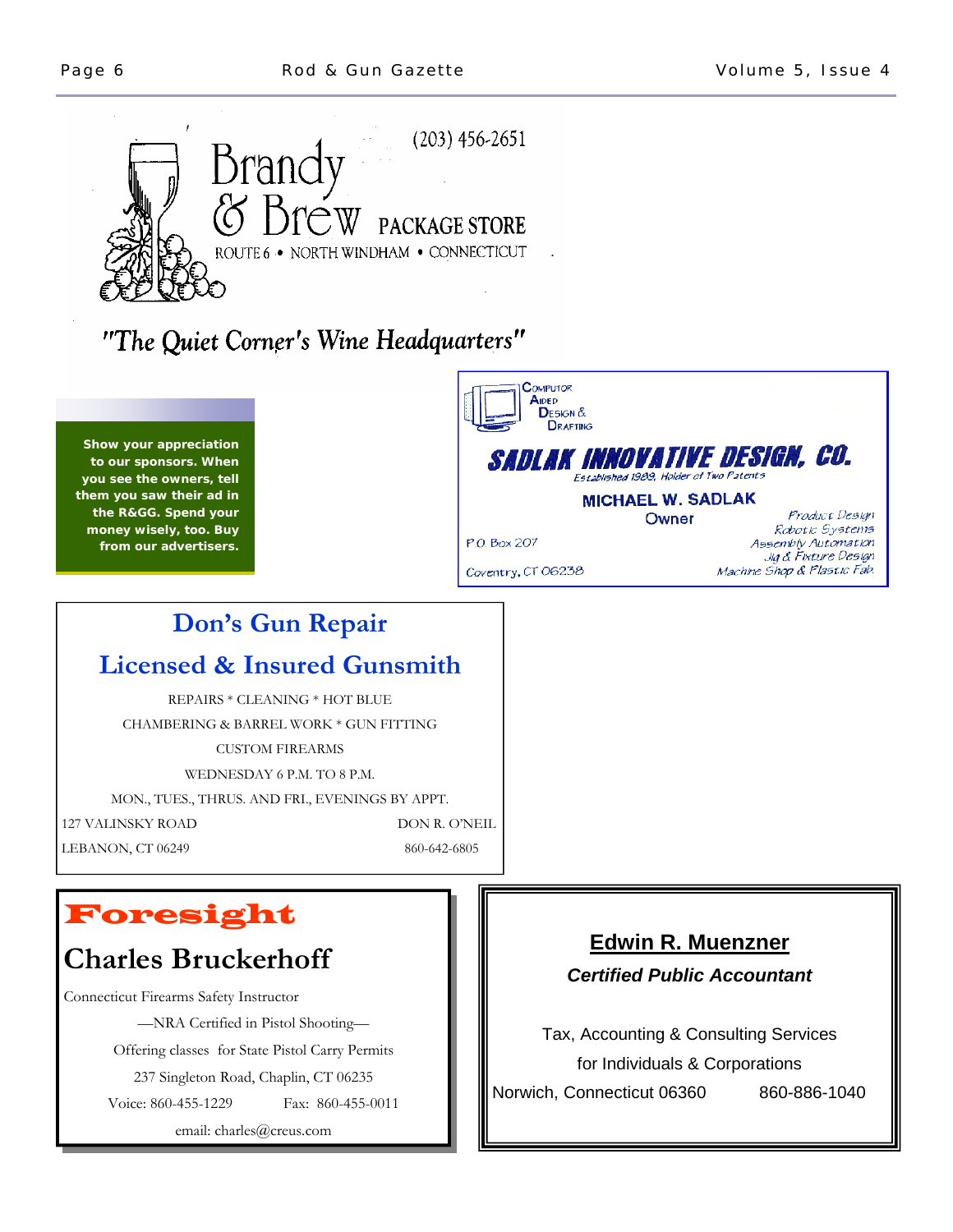## *Scale Makes the Difference (continued from page 5)*

#### Results for the 44 Caliber Remington Revolver

#### the outcome.

 The pistol is a reproduction 44 caliber Remington Revolver. It's easy to reload on the bench and, when properly tuned, can poke neat little holes in the X ring at 25 and 50 yards. Senior Skirmisher Dave Thompson demonstrates these excellent results with ease. The bullet mold is made by Rapine at .464 caliber and the manufacturer's expected weight is 154 grains.

 Statistics for the 20 selected revolver bullets are as follows.

| Measurement         | Grains   |
|---------------------|----------|
| Average weight:     | 148.01   |
| Maximum weight:     | 150.7    |
| Minimum weight:     | 143.5    |
| Variance:           | 3.782    |
| Standard deviation: | 1.944736 |

 First of all, none of the bullets weighed in at the expected weight of 154 grains. So, the observed average weight (148 grains) will be used as the expected weight, with the plus or minus 2 grains as the acceptance standard, which is almost the same as the observed standard deviation, and is well under the variance, as noted above.

 The weight range is the same for all bullets (20 grains) on each of these charts (known as the Y axis scale). Controlling the representation of results in this manner makes the visual image for weighed bullets consistent and similar across the different bullets. Round ball revolver bullets are much smaller than musket bullets and, thus, there should be smaller bars. And indeed that is shows clearly that bullets numbered 6 (143.5), 9 (144.5), 18 (145.8), and 20 (145.7) all must be tossed back into the melting pot for a rejection rate of 20 percent. As with the carbine, ever since starting black powder pistol shooting I have been frustrated with unexpected results on the paper target down range. These results in Figure 3, make it very clear

why the bullets behave so

weirdly.

Nevertheless, Figure 3

 In order to ensure better lead bullets in the future and to have more consistent down range performance for each of the N-SSA firearms, it is important to maintain constant temperature of the molten lead (600 F) with the Lyman Casting Thermometer and also to weigh each of the bullets after cooling and accept only those that fall within the acceptance standard of plus or minus 2 grains.

 Some modern rifle shooters in the audience may be thinking that they have nothing to worry about. Not so. As noted above, the same test was also conducted on the Sierra .22 caliber 69 grain HPBT and the Hornady .243 Remington BTSP bullets. The results are presented below in figures 4 and 5 respectively.

 Two conclusions are immediately evident. One: results of measuring the manufactured bullets demonstrate much less variation from bullet to bullet than with hand-molded black powder bullets. That is a good thing. Two: there are nevertheless deviations to be expected that are significant. That is a



bad thing. In Figure 4 especially, we notice that bullet number 7 should definitely not be loaded, if shooting a match or training as a sniper against the al Qaida.

 There is one important lesson to be learned here: weighing each and every bullet with an accurate, fast scale will provide ammunition that is dependable for consistent down range performance. If you have not been weighing each of your bullets (hand-molded or manufactured) and you take this advice and buy a decent digital scale, you will soon know why some of those guys and gals

**"...bullet number 7 should definitely not be loaded, if shooting a match or training as a sniper against the al Qaida."** 

(continued on page 8)

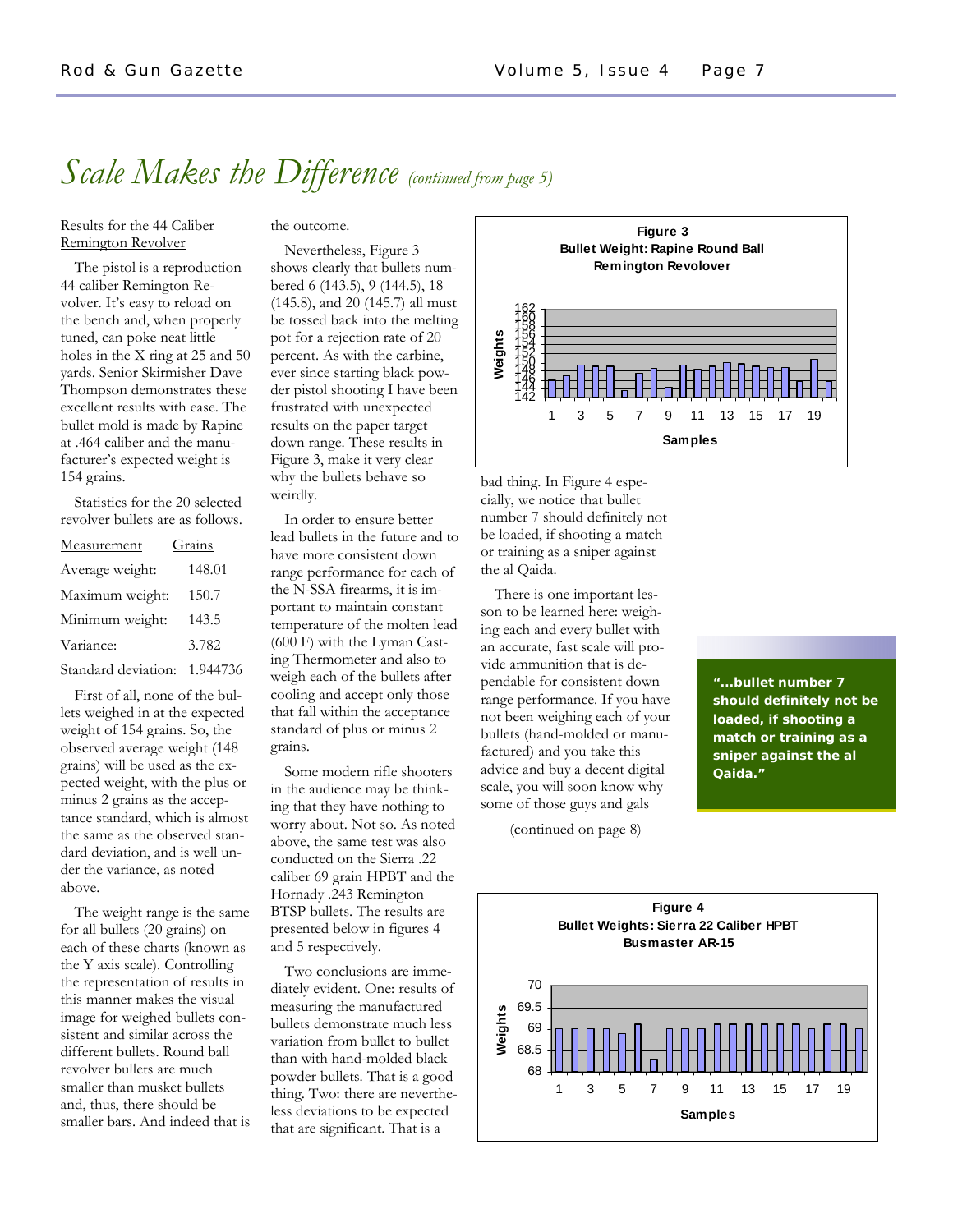## *Calendar 0f Events Scheduled at the Fin*

- June 13: 3D Archery
- June 20: National Match Course
- June 23: State Picnic
- July 11: Fin Open Skeet
- July 18: National Match Course
- August 8: Cool Hand Luke Skeet Shoot
- August 15: FFF Family Picnic
- August 22: Registered Trap
- August 28-29: N-SSA
- September 11: Archery Work Day
- September 12: 3D Archery
- September 18: Polish Dinner
- September 19: National Match Course
- October 3: National Match Course
- November 25: Thanksgiving
- December 25: Christmas

# **Center Sports**

#3 Orlando Drive, Route 66, Columbia, CT 06237

#### www.centersports-ct.com **FIREARMS - GUN SAFES**

## (860) 228-1666  $(860)$  228-1668 Fax: (860) 228-1422

Archery Lanes · Fishing · Live Bait · Clothing · Footwear

# *Scale Makes the Difference (continued from page 7)*

at the range get such amazing results every time they pull the trigger. Not only is their firearm in perfect condition, their ammo is too. Now all you have to do is hold the blasted thing still and get off a good shot. Good shooting.

—Sam Bridger



*Center Sports* **is a great place to buy your fishing tackle, guns & hunting equipment, outdoors clothing, and just about anything else you may need. There is also no shortage of good advice free of charge. Just ask for help next time you visit the store.**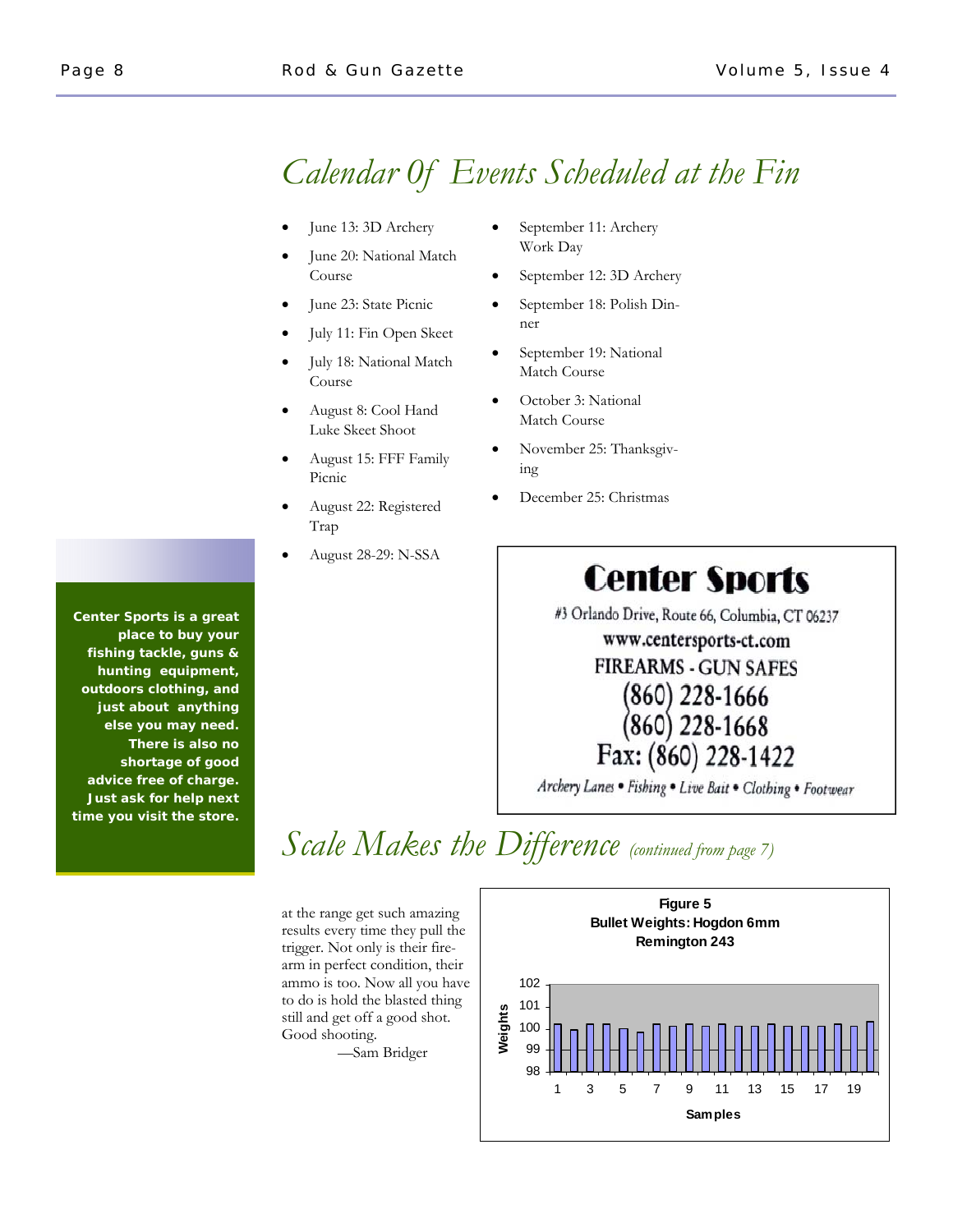## *Pistol News*

 First let me say thanks to Mike Gurnack, whose never ending struggle with the grass makes the range look good, and wood chips to help keep the banks in top condition.

 Now the Wednesday night summer league is going well. We still can use a few more shooters, so dig into the safes, pull out that pistol, dust it off, get some ammo, and a couple bucks, and come on down to the range by 6:00 p.m. every Wednesday. Sharpen your skills and enjoy some good ribbing and laughs.

 Thanks to those of you who used the range to pattern your turkey guns on port 12, especially the ones who picked up their empty brass. Those of you who are not cleaning up after yourselves, wise up and clean up after yourselves. The rest of us are not your slaves.

 Just a note: the club again will host the Connecticut Boy Scout Explorer Post this year. This will take place on our Pistol, Rifle, and Skeet ranges from July 26 through the 31st. Although only the Pistol Range will be closed during normal operating hours, Rifle and Skeet ranges will be used by the Scouts, also. It may be a little congested at times, but who can complain about a bunch of well-behaved and

highly supervised kids getting introduced to shooting sports with continuous supervision by experts. Speaking of which, Joe Pirolo has generously volunteered to teach these kids the tricks of the skeet shooting sport. Thanks Joe!

 Until next newsletter: Keep 'em in the ten range"

-Dick Palmer



# *2004 FFF Annual Fishing Derby Results*

Largest Trout 1st Emily Stewart 21" 2nd Matt Brodeur 16 1/2" 3rd Nathan Guarino 15" Largest Non-Trout 1st Luke Matthewson 14 1/4"Bass 2nd Greg Licatta 13 1/4" Bass 3rd Denton Raynsford 13" Bass (he did not pick up his prize) Smallest Trout 1st Erin Kroes 9" Lindsay Conell 9 1/4" (none have picked up their prizes)

 Noah Johnston 9 1/2" Smallest Non-Trout 1st Alissa Dubecki 5 1/8" Blue Gill 2nd Marissa Grass 5 1/2" Blue Gill 3rd Noah Guarino 5 3/4" Blue Gill Most Fish Tie for win Chris Mullin 11 fish (has not picked up his prize) Noah Guarino 11 fish Marissa Mucha 11 fish



This photo of Noah Guarino is proof positive that the Fin's Annual Kid's Fishing Derby is a winner!

# *Tom Hoagland Steps Up*

 Recently, the Executive Committee sent out word that it was searching for someone in our membership to take on the very important task of the Club's Treasurer position. For the past several years, that post has been held--quite effectively--by Jon Guarino. However, Jon is looking for a little

relief to spend more time with his family and real job.

 We are quite fortunate in that Tom Hoagland has volunteered to take on the Treasurer's duties and currently is receiving training on a regular basis from Jon Guarino. Thus, the transition this fall to a new

Treasurer should be a smooth one, ensuring that the Club's finances remain in good hands and in fine order.

 We will miss Jon's good humor and thick skin, but Tom already shows signs of fitting in with the fun-loving EC.

Thanks for stepping up, Tom.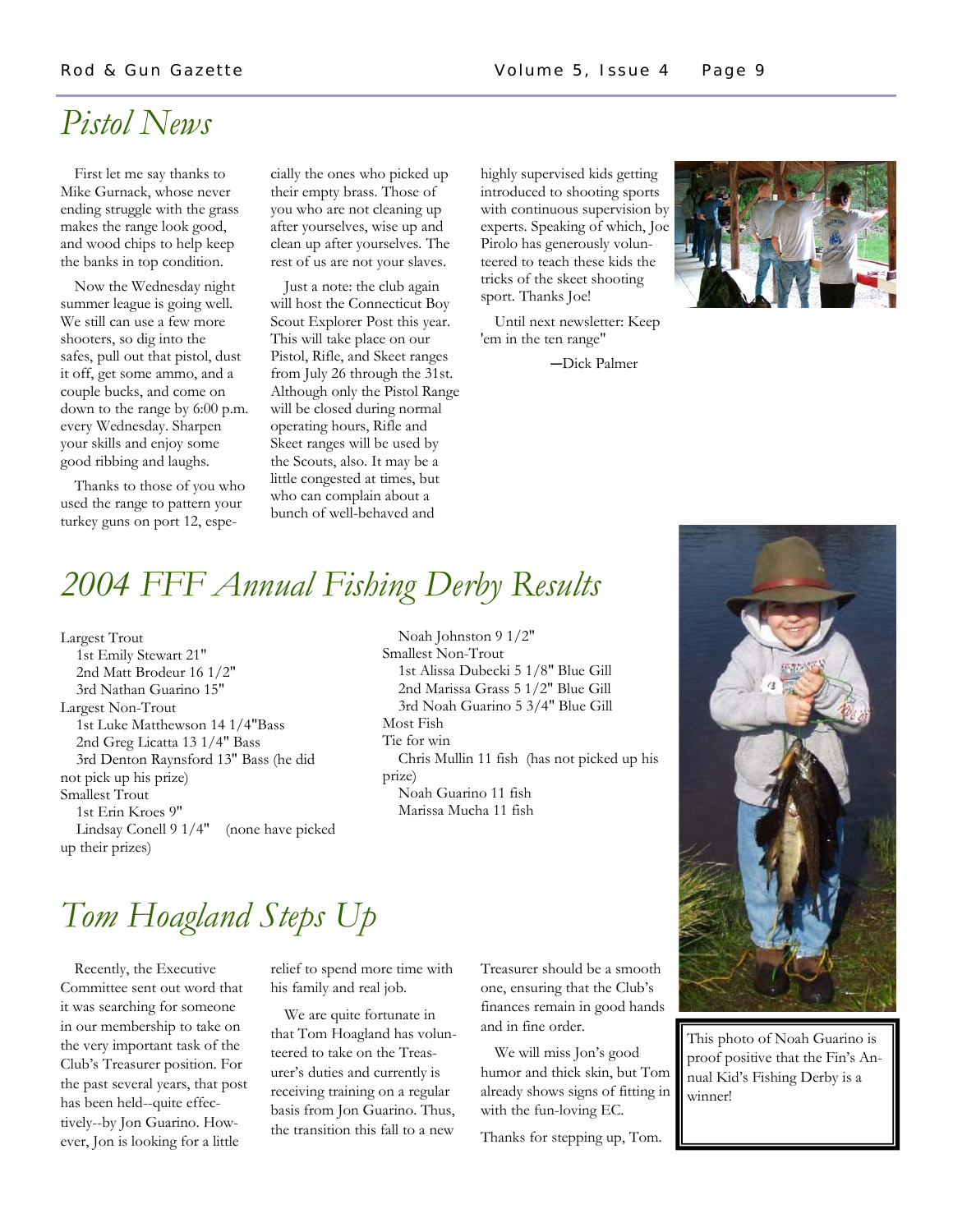# *Pheasant Hunting in 2004 Depends on You*



**John Mathewson demonstrates how a father's care and teaching lead a new generation to the joys of hunting.** 

#### **NOTICE**

At the N-SSA Black Powder Skirmish to be held on Saturday August 28, there will be a Chicken Bar-B-Q that is open to Club members as well as the Skirmishers. Word has it that John Pawelec and Don Bajger have teamed up to cook the juiciest chicken BBQ you have ever tasted. The price is going to be just right for everybody's wallet and there will be beverages available, also. This promises to be a wonderful event--tickets to be sold in advance--so mark your calendars for the BBQ on August 28 at the Club. Watch the Clubhouse and email for notices and updates!

 Every day is a new day for the young pheasants at the Club's coops and pens-which of course means that they need food, water, shelter (clean), and when they are chicks, warmth.

 Thomas O'Neill is our Pheasant Chairman and he's doing a very good job of running the program, with guidance from the previous chairman and Club President, Don Bajger.

 There are also a number of other Club members who are helping, some of them, like John Mathewson, bring their kids, as shown in the accompanying photos.

 Taking care of the pheasants is a labor intensive job from the beginning of their delivery to the final day of stocking for the season. When there is plenty of volunteer assistance from members, everybody benefits and nobody has to put in too many hours feeding and watering the birds and keeping their coops and pens clean.

 Thomas has issued many notices calling for members to help with the pheasant program this year. If you have not done your part to produce

a great pheasant hunt this fall, then give him a call at 860-396-3829 and get on the work detail. It doesn't matter if you do or don't hunt pheasants. What matters is that you lend a hand when help is needed--and Thomas needs your help.



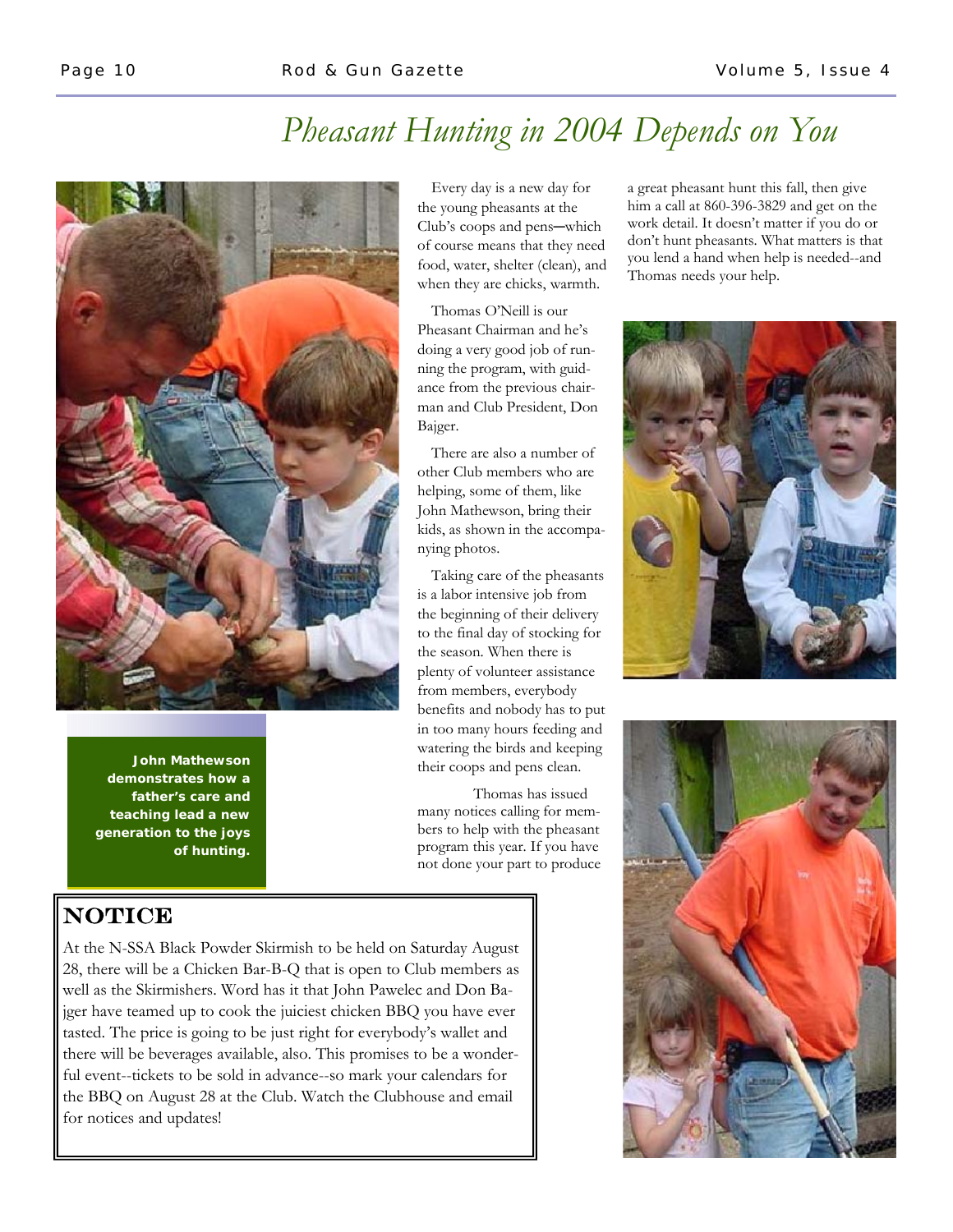## *Where the Wild Fish Swim*

 Connecticut's Wild Trout Management Areas (WTMAs) offer angling opportunities for self-sustaining wild trout, or natives as they're called. These homegrown fish can offer a challenge to fishermen be you a devoted fly flipper or lure caster. Brookies are the most numerous of indigenous trout and the most wary. In an angler's favor though is that they are not particularly finicky about food.

 "Historically, Brook trout date back to pre-Colombian time," says Tim Barry, on of Connecticut's District Fisheries Biologist. "In most cases, wild trout are smaller in size and located in smaller streams that are isolated and better protected." Natives run smaller than stocked fish, averaging six inches, though fish in the 10 to 14-inch range are very possible.

 The state's WTMAs are broken into three classes. Class 1 areas offer abundant wild trout with no stocking of hatcheryraised trout. There is no closed season and it is catch-andrelease only, using barb-less single-hook lures or flies. In Class 2 areas you will encounter some wild trout and stocked trout, with a creel limit of two and a minimum length of 12 inches. And Class 3 areas also have a mix of natives and stocked fish, with creel limits at five fish, and a minimum length of nine inches. It's almost possible for any trickle of cold water to hold a native from farm streams to bigger water. Here's where you can find wild fish.

 In our eastern part of the state expect Class 1 WTMAs to hold both wild Brookies and

Browns. The **Tankerhoosen River** within the Belding Wildlife Management Area (WMA) in Vernon; in **Deep Brook** in Newtown from Wasserman Way to the where the Deep joins the Pootatuck River; and in the Talbot WMA where **Beaver Brook** flows from Route 14 into **Merrick Brook**. Both the Beaver and the Merrick are located in the town of Scotland.

 The **Salmon Brook** is a Class 2 WTMA and home to both native Brookies and Browns along its entire brook in the town of Glastonbury downstream of Addison Pond.

 Both **Pease Brook** and **Stony Brook**, in Lebanon/Franklin and Montville respectively, is a Class 3 WTMA that possesses native Brookies and Browns and their hatchery cousins. Other heavily stocked brooks and streams that also hold natives include: **Roaring Brook** from Route 190 in Stafford to the Willimantic River in Willington, **Shunock Brook** in North Stonington, and **Fenton River** in Mansfield and Willington.

 "WTMAs do not attract the mass anglers like the Trout Parks," says Bill Hyatt, Connecticut's Director of Inland Fisheries, "and they are not designed to." These areas are mostly comprised of smaller streams with limited access. These WTMAs are a great alternative to other popular areas that are often over run with anglers of all types and descriptions. The Connecticut Department of Environmental Protection trout management program has four other trout management categories: Trout Management Areas, Trout

Parks, Trophy Trout Streams, and Sea-run Trout Streams. Each category provides a certain angling experience and management technique since there are anglers who practice catch-and-release while others want to catch trophy-sized fish and those who just wanted to catch a lot of fish no matter what size.

 But if you're one of those fishermen who prefer the fight of a wild trout far from the maddening crowd, then wet your line at one of the WTMAs. Of course, there is nothing stopping you from trying all the varieties of angling experiences. One fishing license provides all the action.

 For more information visit the state's Web site at: www.dep.state.ct.us

—Robert A. Sadowski



**"If you're one of those fishermen who prefer the fight of a wild trout far from the maddening crowd, then wet your line at one of the WTMAs."**